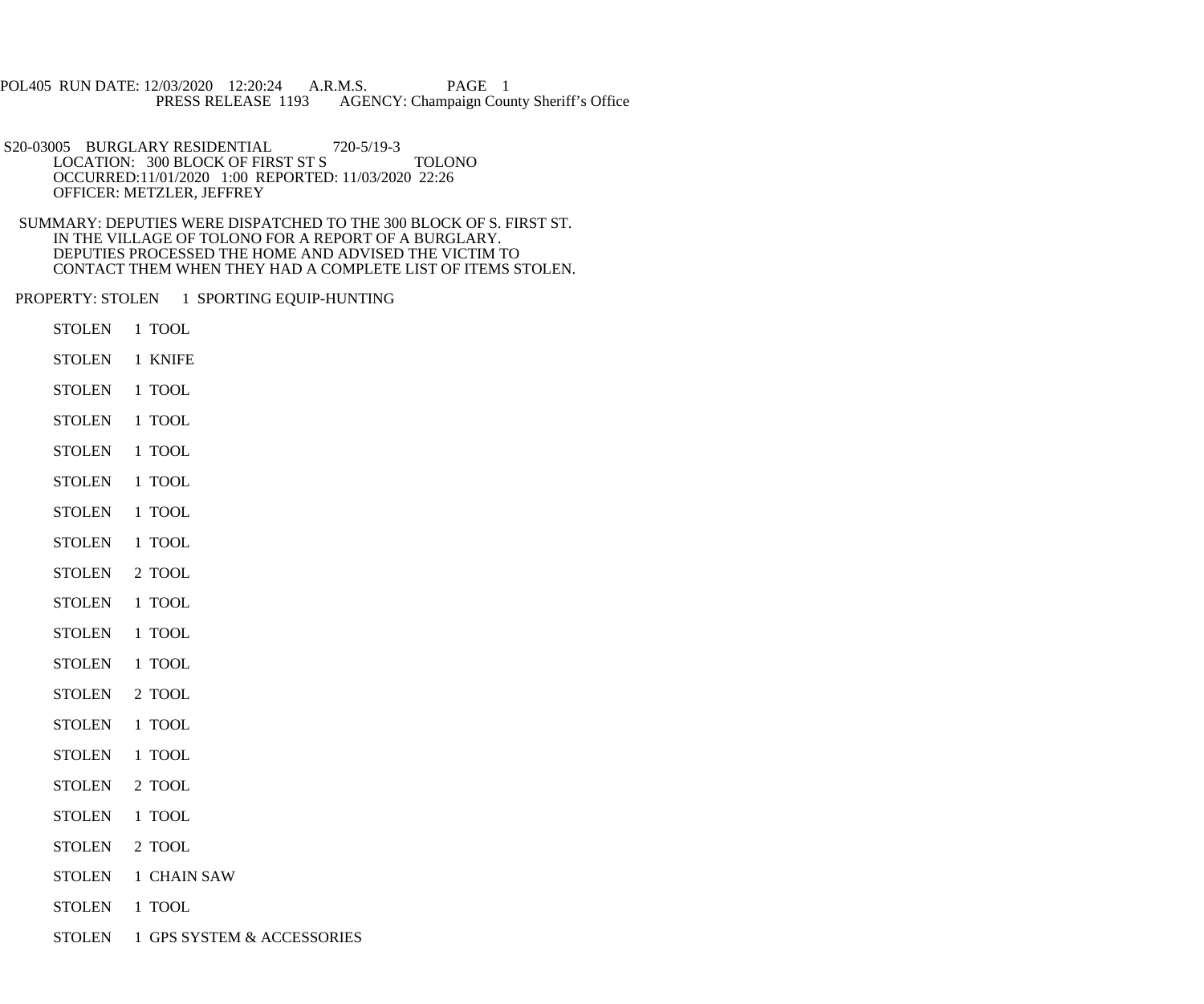|               | POL405 RUN DATE: 12/03/2020 12:20:24 A.R.M.S.<br>PAGE 2<br>PRESS RELEASE 1193<br><b>AGENCY: Champaign County Sheriff's Office</b> |
|---------------|-----------------------------------------------------------------------------------------------------------------------------------|
| <b>STOLEN</b> | 1 KNIFE                                                                                                                           |
| <b>STOLEN</b> | 1 TOOL                                                                                                                            |
| <b>STOLEN</b> | 1 COMPUTER                                                                                                                        |
| <b>STOLEN</b> | 1 SPORTING EQUIPMENT-OTHER                                                                                                        |
| <b>STOLEN</b> | 1 TOOL                                                                                                                            |
| <b>STOLEN</b> | 1 TOOL                                                                                                                            |
| <b>STOLEN</b> | 1 KNIFE                                                                                                                           |
| <b>STOLEN</b> | 1 ELECTRONIC EQUIPMENT                                                                                                            |
| <b>STOLEN</b> | 1 JEWELRY-RING                                                                                                                    |
| <b>STOLEN</b> | 1 TOOL                                                                                                                            |
| <b>STOLEN</b> | 1 TOOL                                                                                                                            |
| <b>STOLEN</b> | 1 TOOL                                                                                                                            |
| <b>STOLEN</b> | 1 TOOL                                                                                                                            |
| <b>STOLEN</b> | 1 TOOL                                                                                                                            |
| <b>STOLEN</b> | 1 TOOL                                                                                                                            |
| <b>STOLEN</b> | 1 TOOL                                                                                                                            |
| <b>STOLEN</b> | 1 TOOL                                                                                                                            |
| <b>STOLEN</b> | 1 TOOL                                                                                                                            |
| <b>STOLEN</b> | 1 TOOL                                                                                                                            |
| <b>STOLEN</b> | 1 TOOL                                                                                                                            |
| <b>STOLEN</b> | 1 TOOL                                                                                                                            |
| <b>STOLEN</b> | 1 TOOL                                                                                                                            |
| <b>STOLEN</b> | 1 TOOL                                                                                                                            |
| <b>STOLEN</b> | 1 TOOL                                                                                                                            |
| <b>STOLEN</b> | 1 TOOL                                                                                                                            |
| <b>STOLEN</b> | 1 TOOL                                                                                                                            |
| <b>STOLEN</b> | 1 TOOL                                                                                                                            |
| <b>STOLEN</b> | $1$ TOOL $\,$                                                                                                                     |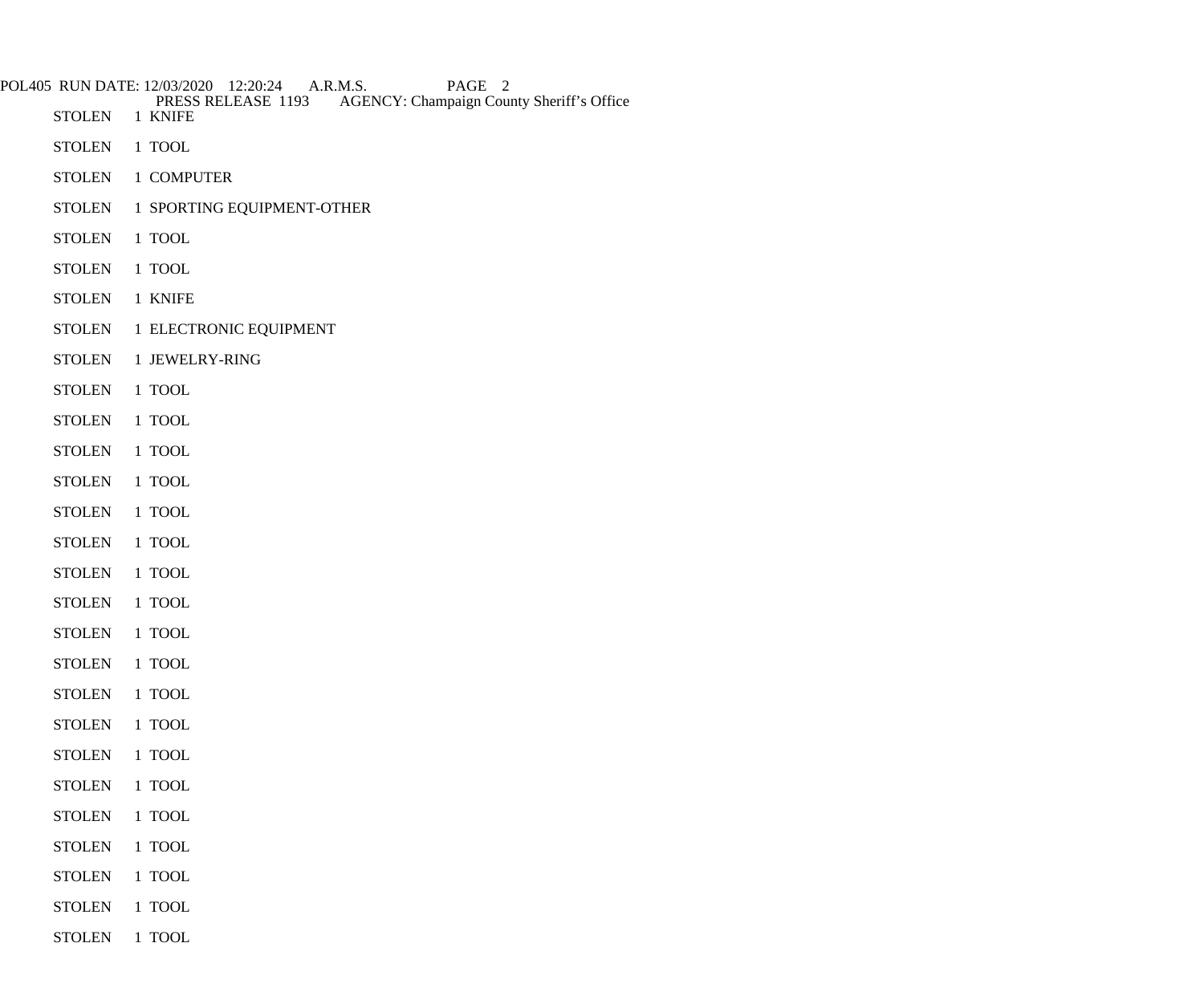|               | POL405 RUN DATE: 12/03/2020 12:20:24<br>A.R.M.S.<br>PAGE 3<br>PRESS RELEASE 1193<br><b>AGENCY: Champaign County Sheriff's Office</b> |
|---------------|--------------------------------------------------------------------------------------------------------------------------------------|
| <b>STOLEN</b> | 1 TOOL                                                                                                                               |
| <b>STOLEN</b> | 1 TOOL                                                                                                                               |
| <b>STOLEN</b> | 1 CLOTHING-NOT FURS                                                                                                                  |
| <b>STOLEN</b> | 1 TOOL                                                                                                                               |
| <b>STOLEN</b> | 1 TOOL                                                                                                                               |
| <b>STOLEN</b> | 1 TOOL                                                                                                                               |
| <b>STOLEN</b> | 1 TOOL                                                                                                                               |
| <b>STOLEN</b> | 1 TOOL                                                                                                                               |
| <b>STOLEN</b> | 1 TOOL                                                                                                                               |
| <b>STOLEN</b> | 1 TOOL                                                                                                                               |
| <b>STOLEN</b> | 1 TOOL                                                                                                                               |
| <b>STOLEN</b> | 1 TOOL                                                                                                                               |
| <b>STOLEN</b> | 1 TOOL                                                                                                                               |
| <b>STOLEN</b> | 1 TOOL                                                                                                                               |
| <b>STOLEN</b> | 1 TOOL                                                                                                                               |
| <b>STOLEN</b> | 1 TOOL                                                                                                                               |
| <b>STOLEN</b> | 2 TOOL                                                                                                                               |
| <b>STOLEN</b> | 1 TOOL                                                                                                                               |
| <b>STOLEN</b> | 1 TOOL                                                                                                                               |
| <b>STOLEN</b> | 1 TOOL                                                                                                                               |
| <b>STOLEN</b> | 1 TOOL                                                                                                                               |
| <b>STOLEN</b> | 1 TOOL                                                                                                                               |
| <b>STOLEN</b> | 1 TOOL                                                                                                                               |
| <b>STOLEN</b> | 1 TOOL                                                                                                                               |
| <b>STOLEN</b> | 1 TOOL                                                                                                                               |
| <b>STOLEN</b> | 2 EYEGLASSES/CONTACTS                                                                                                                |
| <b>STOLEN</b> | 1 TOOL                                                                                                                               |
| <b>STOLEN</b> | 1 SPORTING EQUIPMENT-OTHER                                                                                                           |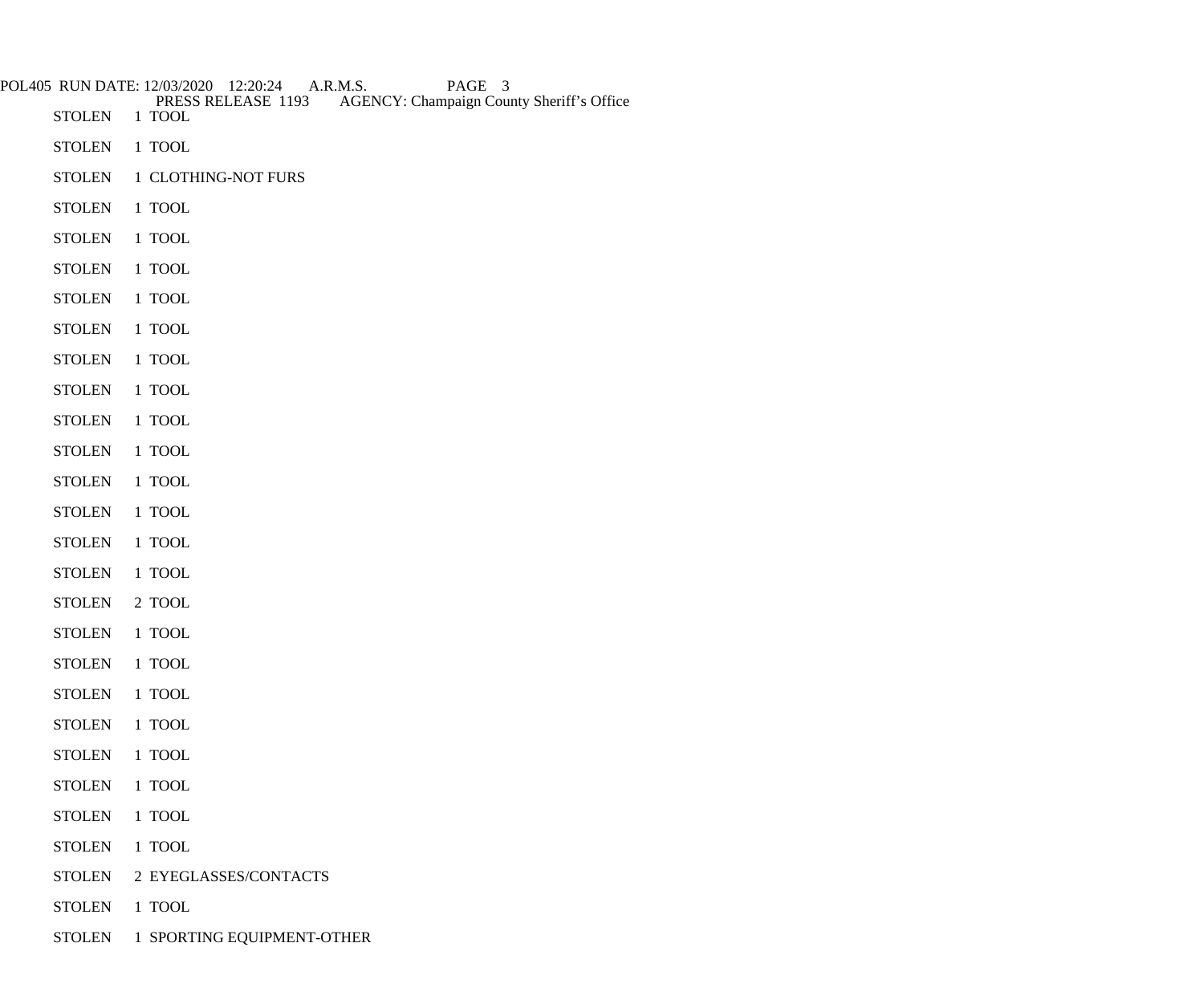| POL405 RUN DATE: 12/03/2020 12:20:24 A.R.M.S.<br>PAGE 4 |                                                                                  |  |
|---------------------------------------------------------|----------------------------------------------------------------------------------|--|
| <b>STOLEN</b>                                           | PRESS RELEASE 1193<br><b>AGENCY: Champaign County Sheriff's Office</b><br>1 TOOL |  |
| <b>STOLEN</b>                                           | 1 JEWELRY-RING                                                                   |  |
| <b>STOLEN</b>                                           | 1 KNIFE                                                                          |  |
| <b>STOLEN</b>                                           | 1 TOOL                                                                           |  |
| <b>STOLEN</b>                                           | 1 TOOL                                                                           |  |
| <b>STOLEN</b>                                           | 1 HOUSEHOLD WARES                                                                |  |
| <b>STOLEN</b>                                           | 1 TOOL                                                                           |  |
| <b>STOLEN</b>                                           | 1 TOOL                                                                           |  |
| <b>STOLEN</b>                                           | 1 TOOL                                                                           |  |
| <b>STOLEN</b>                                           | 1 TOOL                                                                           |  |
| <b>STOLEN</b>                                           | 1 CHAIN SAW                                                                      |  |
| <b>STOLEN</b>                                           | 1 TOOL                                                                           |  |
| <b>STOLEN</b>                                           | 1 COMPUTER                                                                       |  |
| <b>STOLEN</b>                                           | 1 CLOTHING-NOT FURS                                                              |  |
| <b>STOLEN</b>                                           | 1 TOOL                                                                           |  |
| <b>STOLEN</b>                                           | 1 TOOL                                                                           |  |
| <b>STOLEN</b>                                           | 1 TOOL                                                                           |  |
| <b>STOLEN</b>                                           | 1 TOOL                                                                           |  |
| <b>STOLEN</b>                                           | 2 TOOL                                                                           |  |
| <b>STOLEN</b>                                           | $1$ TOOL                                                                         |  |
| <b>STOLEN</b>                                           | 1 TOOL                                                                           |  |

STOLEN 1 TOOL

 OFFENDER AGE: 37 SEX: F VICTIM AGE: 38 SEX: M TOLONO IL

 S20-03201 BATTERY-DOMESTIC 720-5/12-3.2 LOCATION: 00 BLOCK OF MICHELLE LANE URBANA TOWNSHIP OCCURRED:11/25/2020 18:17 REPORTED: 11/25/2020 18:17 OFFICER: FORDYCE, CODY

 SUMMARY: ON 11/25/20, DEPUTIES WERE DISPATCHED FOR REPORT OF DOMESTIC BATTERY. UPON ARRIVAL, DEPUTIES LEARNED THE SUSPECT SLAPPED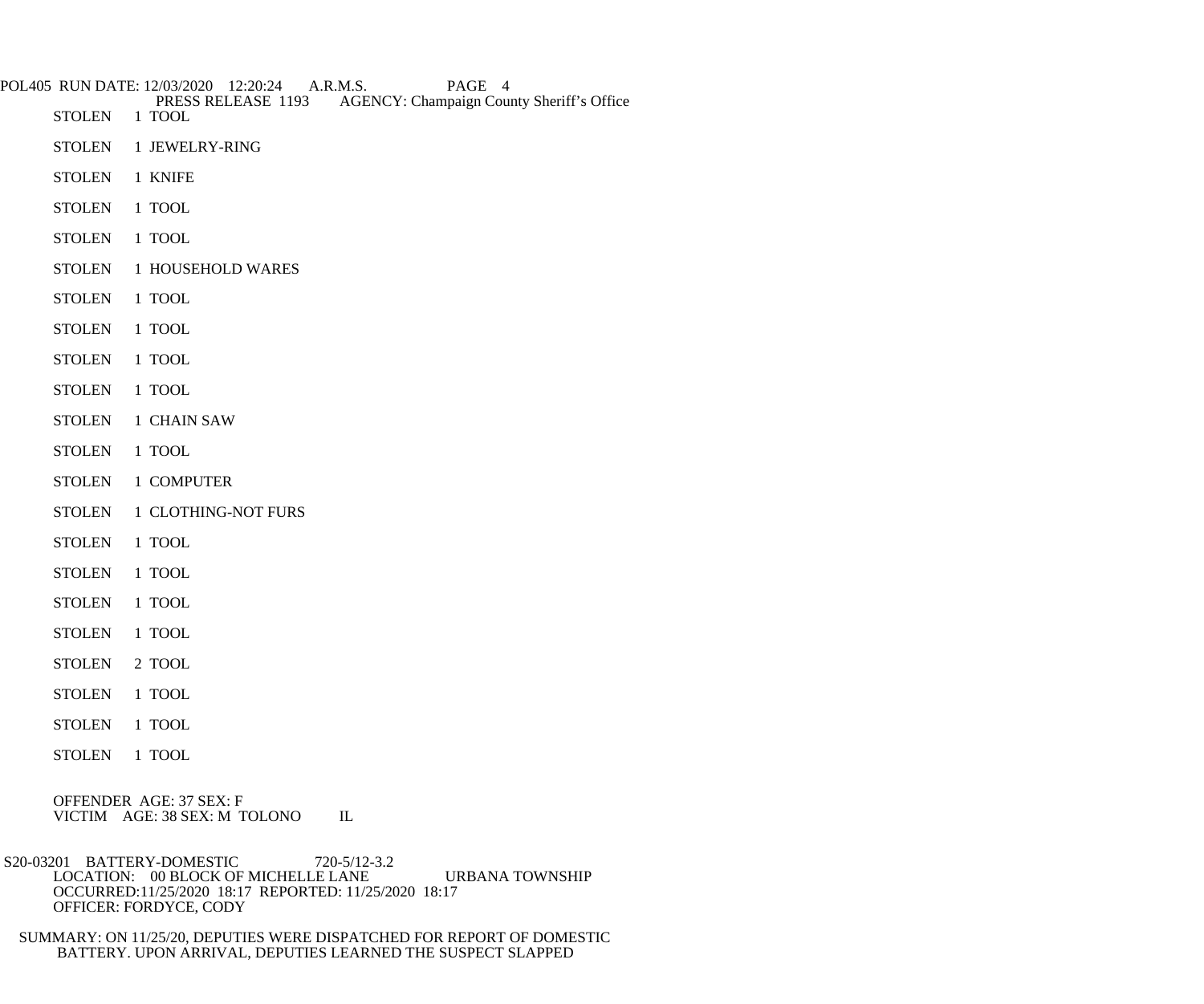POL405 RUN DATE: 12/03/2020 12:20:24 A.R.M.S. PAGE 5<br>PRESS RELEASE 1193 AGENCY: Champaign Cou AGENCY: Champaign County Sheriff's Office THE VICTIM IN THE FACE OVER AN ARGUMENT ABOUT A CHAIR. THE SUSPECT WAS ARRESTED AND TRANSPORTED TO THE SATELLITE JAIL.

PEOPLE: VICTIM AGE: 56 SEX: F URBANA IL

ARRESTS: DAWKINS JR HENRY L AGE: 47 SEX: M 56 MICHELLE URBANA IL CHARGE: BATTERY-DOMESTIC 720-5/12-3.2 BATTERY-DOMESTIC TIC 720-5/12-3.2 BATTERY-DOMESTIC<br>BY: FORDYCE, CODY AT: MICHELLE LANE

S20-03205 OTHER TROUBLE/INFO RPT

LOCATION: 500 BLOCK OF LIERMAN AV S URBANA TOWNSHIP OCCURRED:11/26/2020 6:00 REPORTED: 11/26/2020 8:02 OFFICER: BIALESCHKI, DOUG

 SUMMARY: JAIL STAFF CALLED IN REFERENCE TO A SUBJECT DROPPING OFF LETTERS CLAIMING IT PROVED AN INMATE RAPED A 6 YR OLD.

 OFFENDER SEX: RACE: HEIGHT: 000 WEIGHT: 000 HAIR: EYES: VICTIM AGE: SEX:

S20-03206 CRIMINAL DAMAGE TO PROPERTY 720-5/21-1 LOCATION: 00 BLOCK OF SCOTTSWOOD DR URBANA TOWNSHIP OCCURRED:11/26/2020 11:04 REPORTED: 11/26/2020 11:44 OFFICER: BIALESCHKI, DOUG

 SUMMARY: R-P'S EX-GIRLFRIEND WAS CAPTURED ON VIDEO APPROACHING HIS TRUCK WHILE IT WAS PARKED IN HIS NEW GIRLFRIEND'S DRIVEWAY. THE WINDOW WAS THEN BROKEN. THE R-P DID NOT WANT HIS EX- GIRLFRIEND ARRESTED BUT WANTED A REPORT SO HE COULD GET A RESTRAINING ORDER.

PROPERTY: DAMAGED 1 WINDOW

 OFFENDER AGE: 27 SEX: F VICTIM AGE: 30 SEX: M URBANA IL

 S20-03208 AGG FLEE/ATTEMPT ELUDE OFFICER 625-5/11-204.1 SPEEDING (RADAR) 625-5/11-601B AVOIDED TRAFFIC CONTROL 625-5/11-305B DRIVING WITHOUT LIGHTS 625-5/12-201 CANINE SEARCH VEHICLE LOCATION: 00 BLOCK OF RT45/FORD HARRIS SOMER TOWNSHIP OCCURRED:11/26/2020 19:47 REPORTED: 11/26/2020 19:47 OFFICER: CHRISTENSEN, CORY

 SUMMARY: TRAFFIC STOP INITIATED ON A SEDAN IN CHAMPAIGN COUNTY FOR TRAVELING 88MPH IN A 55MPH SPEED ZONE. THE VEHICLE FAILED TO PULL OVER AND ACCELERATED IN SPEEDS EXCEEDING 100 MPH. THE VEHICLE WAS PURSUED FOR A SHORT DISTANCE UNTIL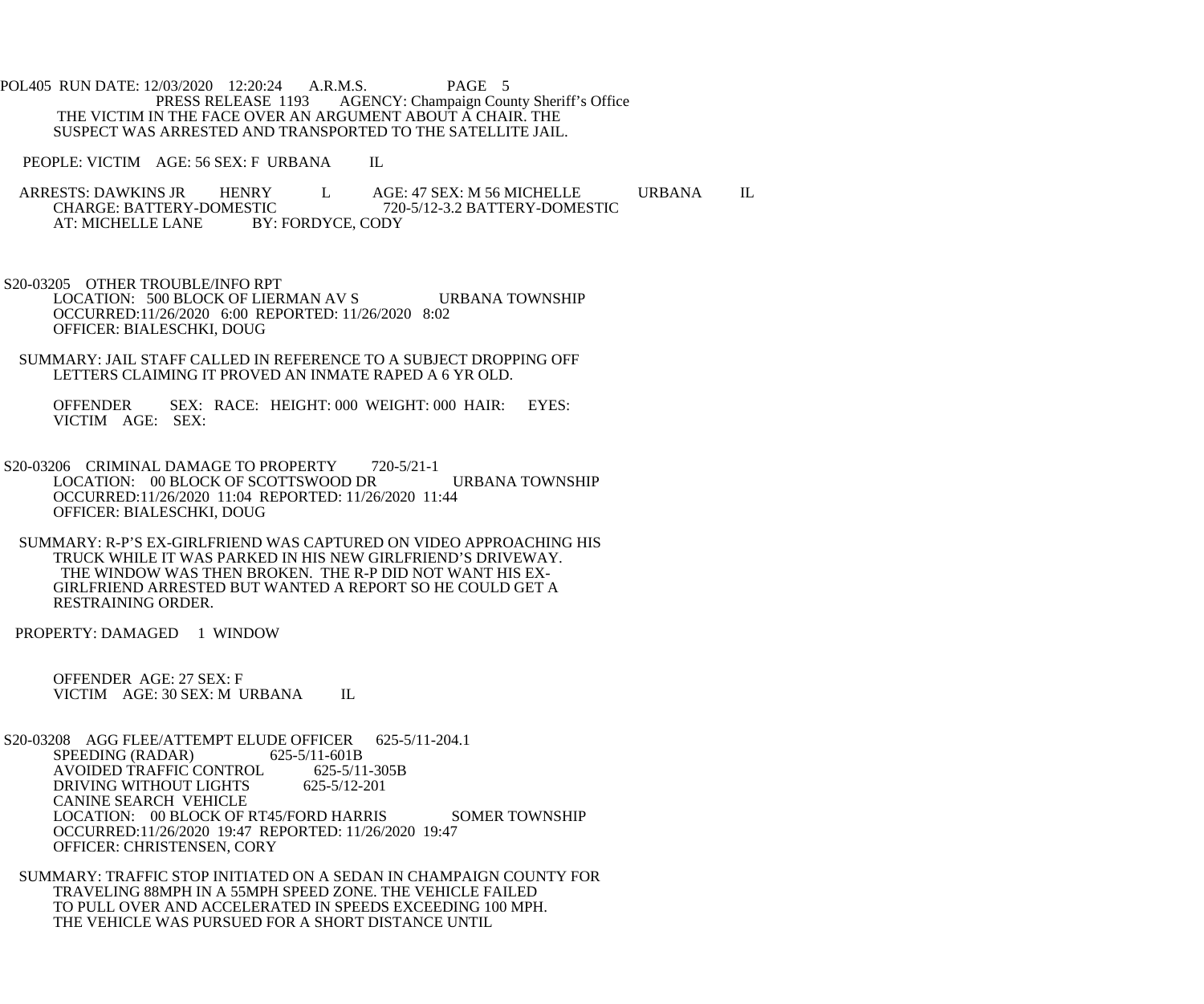POL405 RUN DATE: 12/03/2020 12:20:24 A.R.M.S. PAGE 6<br>PRESS RELEASE 1193 AGENCY: Champaign Cou AGENCY: Champaign County Sheriff's Office TRAVELING INTO RANTOUL IL. THE PURSUIT WAS TERMINATED AS THE SEDAN TRAVELED INTO RANTOUL IL AT 100MPH. RANTOUL PD LOCATED THE SEDAN WHICH WAS UNOCCUPIED SHORTLY AFTER. THE SEDAN WAS TOWED BY REYNOLDS TO THE CCSO SHERIFF'S GARAGE.

PEOPLE: VICTIM SOCIETY<br>OFFENDER SEX: U

- SEX: U RACE: U HEIGHT: 000 WEIGHT: 000 HAIR: EYES: VEHICLE: COLOR: BLK/BLK DR 2005 MAKE: BMW MODEL: L7 BODY: 4D
- S20-03217 HIT AND RUN RETAIN HISTORICAL ASSIST OTHER POLICE DEPT RECOVERED STOLEN VEHICLE LEAVING SCENE PROPERTY DAMAGE 625-5/11-402<br>FAILURE TO REDUCE SPEED 625-5/11-601A FAILURE TO REDUCE SPEED LOCATION: 00 BLOCK OF RANSOM PL URBANA TOWNSHIP OCCURRED:11/26/2020 22:00 REPORTED: 11/27/2020 11:49 OFFICER: CARLSON,CHRISTOPHER T
- SUMMARY: ON 11/27/2020 AT APPROXIMATELY 1200 HOURS, CCSO DEPUTIES WERE DISPATCHED TO AN URBANA TOWNSHIP ADDRESS FOR A REPORTED HIT AND RUN. DURING THE INVESTIGATION, THE SUSPECT VEHICLE WAS LOCATED IN THE VICINITY OF THE HIT AND RUN. THE SUSPECT VEHICLE WAS REPORTED STOLEN FROM CHAMPAIGN (LEADS NO. V20H7918). THE VEHICLE WAS RELEASED TO CHAMPAIGN POLICE DEPARTMENT FOR PROCESSING.

PEOPLE: VICTIM SOCIETY

VICTIM AGE: 43 SEX: F CHAMPAIGN IL<br>VICTIM AGE: 44 SEX: M LEXINGTON IL VICTIM AGE: 44 SEX: M LEXINGTON<br>OFFENDER SEX: U RACE: U HEIGH SEX: U RACE: U HEIGHT: 000 WEIGHT: 000 HAIR: EYES:

- S20-03218 RECKLESS DISCHARGE OF A FIREARM 720-5/24-1.5<br>LOCATION: 00 BLOCK OF 2600N NEWCOMB TOWNSHIP LOCATION: 00 BLOCK OF 2600N OCCURRED:11/27/2020 15:33 REPORTED: 11/27/2020 15:34 OFFICER: FERRIMAN, RICHARD
	- SUMMARY: RP CALLED TO REPORT A BULLET HAD HIT THEIR WINDOW. THE SUBJECTS WERE LOCATED AND BOTH PARTIES AGREED TO HANDLE IT CIVILLY.

 OFFENDER AGE: 62 SEX: M VICTIM AGE: 61 SEX: F MAHOMET IL<br>VICTIM AGE: 54 SEX: M MAHOMET IL VICTIM AGE: 54 SEX: M MAHOMET

- S20-03222 UNLAWFUL USE OF WEAPONS 720-5/24-1 LOCATION: RAILROAD ST / INDEPENDENCE OCCURRED:11/27/2020 21:28 REPORTED: 11/27/2020 21:28 OFFICER: FLOYD,CODY L
- SUMMARY: ON 11/27/2020 AT APPROXIMATELY 21:28 HOURS, A CHAMPAIGN COUNTY SHERIFF'S DEPUTY CONDUCTED A TRAFFIC STOP ON RAILROAD ST. AT THE INTERSECTION WITH INDEPENDENCE AVE. IN DEWEY, IL. DURING THE COURSE OF THE TRAFFIC STOP, THE